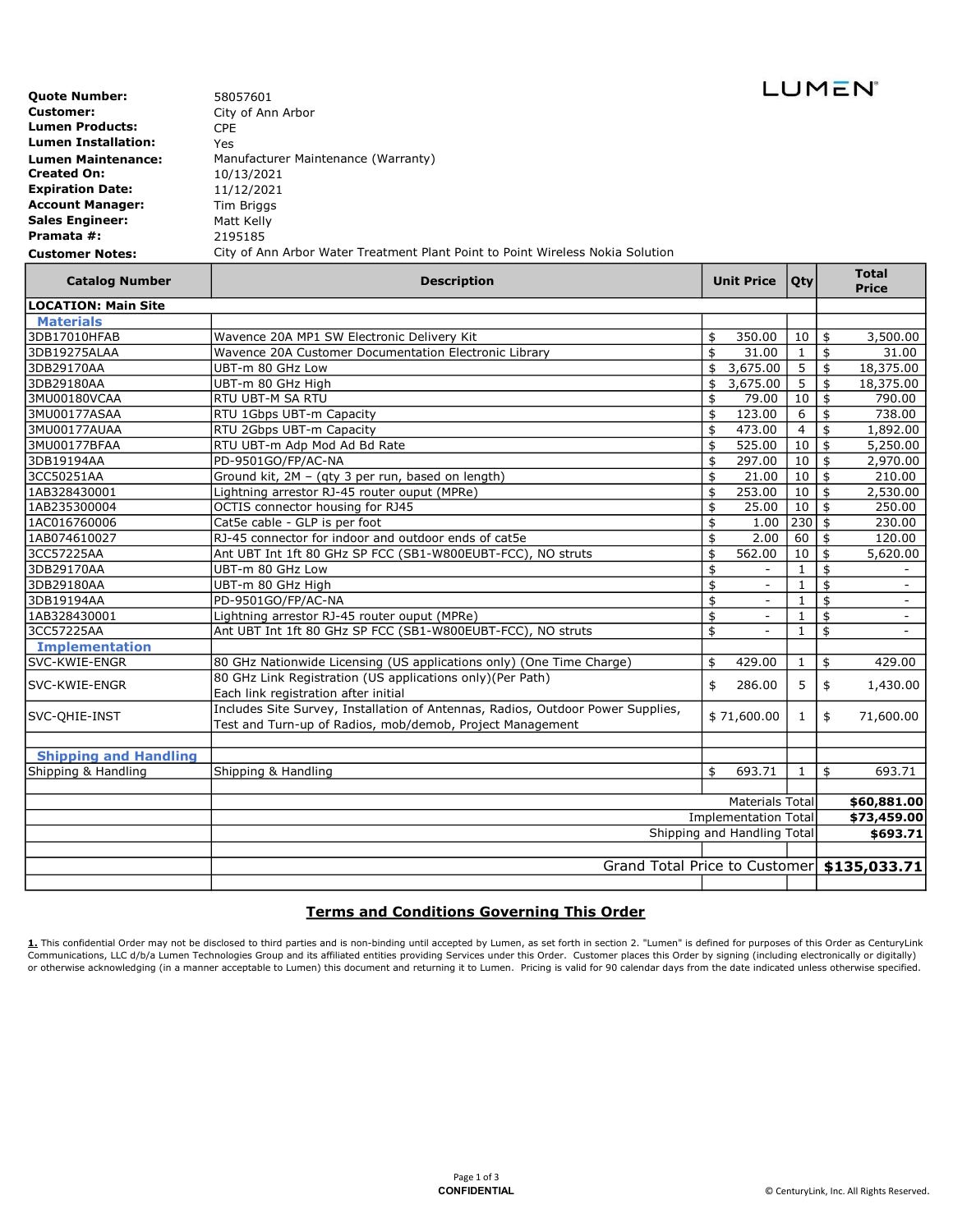2. The Service identified in this Order is subject to the Lumen or CenturyLink Master Service Agreement(s) or Master Service Agreement(s), Public Safety Version, and applicable Service Schedule(s) between CenturyLink Communications, LLC d/b/a Lumen Technologies Group and Customer (or its affiliate if expressly provided for under such affiliate Master Service Agreement). If Customer has not executed a Lumen or CenturyLink Master Service Agreement or Master Service Agreement, Public Safety Version, with CenturyLink Communications, LLC d/b/a Lumen Technologies Group but has executed a services agreement for applicable services with an affiliate of Lumen ("Affiliate Agreement"), then the terms of the most recent Affiliate Agreement will apply to the Service (to the extent not inconsistent with this Order); in such cases, the current standard Service Schedule applicable to the Services will apply. If Lumen and Customer have not executed a Lumen or CenturyLink Master Service Agreement or Master Service Agreement, Public Safety Version,, and/or applicable Service Schedule(s) governing the Service and have not executed an Affiliate Agreement, Lumen's current standard Master Service Agreement/Service Schedule(s) will govern, a copy of which are available upon request. The Lumen entity providing Services is identified on the invoice. Notwithstanding anything in any Affiliate Agreement to the contrary, Lumen will notify Customer of acceptance of requested Service in this Order by delivering (in writing or electronically) the date by which Lumen will install Service (the "Customer Commit Date"), by delivering the Service, or by the manner described in a Service Schedule. Lumen will deliver a written or electronic notice that the Service is installed (a "Connection Notice"), at which time billing will commence. At the expiration of the Service Term, Service will continue month-to-month, and rates are subject to change upon 30 days' notice from Lumen. If the Affiliate Agreement governs and does not include early termination charges and if Customer cancels or terminates Service for any reason other than Lumen's uncured default or if Lumen terminates due to Customer's uncured default, then Customer will pay Lumen's standard early termination liability charges as identified in the Ancillary Fee Schedule at: www.lumen.com/ancillary-fees. "Affiliate Agreement" for CenturyLink Communications, LLC d/b/a Lumen Technologies Group or any companies that were affiliates of CenturyLink Communications, LLC before the merger with Level 3 Communications ("Merger") means only an applicable Interexchange Carrier (IXC) network agreement, e.g. CenturyLink Total Advantage Agreement, CenturyLink Total Advantage Express Agreement, or CenturyLink Wholesale Services Agreement (each, an Affiliate Agreement). Affiliate Agreement also includes an Agreement between Customer and any entity that was an affiliate of Level 3 Communications before the Merger.

3. Neither party will be liable for any damages for lost profits, lost revenues, loss of goodwill, loss of anticipated savings, loss of data or cost of purchasing replacement service, or any indirect, incidental, special, consequential, exemplary or punitive damages arising out of the performance or failure to perform under this Order. Customer's sole remedies for any nonperformance, outages, failures to deliver or defects in Service are contained in the service levels applicable to the affected Service.

4. All transport services ordered from Lumen will be treated as interstate for regulatory purposes. Customer may certify transport service as being intrastate (for regulatory purposes only) in a format as required by Lumen, but only where the transport services are sold on a stand-alone basis, the end points for the service are located in the same state and neither end point is a Lumen provided IP port ("Intrastate Services"). Where Customer requests that services be designated as Intrastate Services, Customer certifies to Lumen that not more than 10% of Customer's traffic utilizing the Intrastate Services will be originated or terminated outside of the state in which the Intrastate Services are provided. Such election will apply prospectively only and will apply to all Intrastate Services stated in this Order.

5. Charges for certain Services are subject to (a) a monthly property tax surcharge and (b) a monthly cost recovery fee per month to reimburse Lumen for various governmental taxes and surcharges. Such charges are subject to change by Lumen and will be applied regardless of whether Customer has delivered a valid tax exemption certificate. For additional details on taxes and surcharges that are assessed, visit www.lumen.com/taxes.

6. Customer will pay Lumen's standard: (a) expedite charges (added to the NRC) if Customer requests a delivery date inside Lumen's standard interval duration (available upon request or in Control Center at https://www.centurylink.com/business/login/) and (b) ancillary charges for additional activities, features or options as set forth in the Ancillary Fee Schedule, available at www.lumen.com/ancillary-fees. If Lumen cannot complete installation due to Customer delay or inaction, Lumen may begin charging Customer and Customer will pay such charges.

Z. Charges/Orders. Items described in the Catalog Number and Description columns above reflect the Lumen Services ordered and identified above the table. Despite anything to the contrary, NRCs are NOT waived unless this Order or an Order Addendum expressly states NRCs are waived or the NRCs appear in the waived column in the above table(s). If a Cancellation Charge requires Customer to pay the amount of any waived or discounted NRC, the NRC will be the amount stated in this Order or Order Addendum or shown in the "Waived NRC" column in the above table(s) despite anything to the contrary. If in this Order Customer is upgrading, moving, disconnecting or otherwise changing an existing Service, cancellation charges may apply as set forth in the Agreement.

8. MLTS Equipment. BY SIGNING THIS ORDER FOR MLTS EQUIPMENT, AS APPLICABLE, I ACKNOWLEDGE THAT I HAVE READ AND UNDERSTAND THE "ACCESS TO EMERGENCY SERVICES" CONTAINED IN THE APPLICABLE SERVICE SCHEDULE ATTACHED TO THE LUMEN OR CENTURYLINK MASTER SERVICE AGREEMENT OR MASTER SERVICE AGREEMENT, PUBLIC SAFETY VERSION, OR IN THE "ACCESS TO EMERGENCY RESPONSE SERVICES" SECTION OF THE TERMS AND CONDITIONS IN THE APPLICABLE STANDARD SERVICE SCHEDULE. IF I HAVE NOT EXECUTED A LUMEN OR CENTURYLINK MASTER SERVICE AGREEMENT OR MASTER SERVICE AGREEMENT, PUBLIC SAFETY VERSION, OR AN AFFILIATE AGREEMENT WITH AN APPLICABLE SERVICE SCHEDULE, I FURTHER ACKNOWLEDGE THAT I HAVE READ AND UNDERSTAND THE DISCLOSURE OF LIMITATIONS SET FORTH IN THE EMERGENCY SERVICES ADVISORY AVAILABLE AT http://www.centurylink.com/legal/HVIQSIP/911advisory.pdf.

 $\_$  , and the contribution of the contribution of  $\mathcal{L}_\mathcal{A}$  , and the contribution of  $\mathcal{L}_\mathcal{A}$ 

| <b>Customer Representative:</b> |  |
|---------------------------------|--|
| Customer Signature:             |  |
| Job Title:                      |  |

Date: